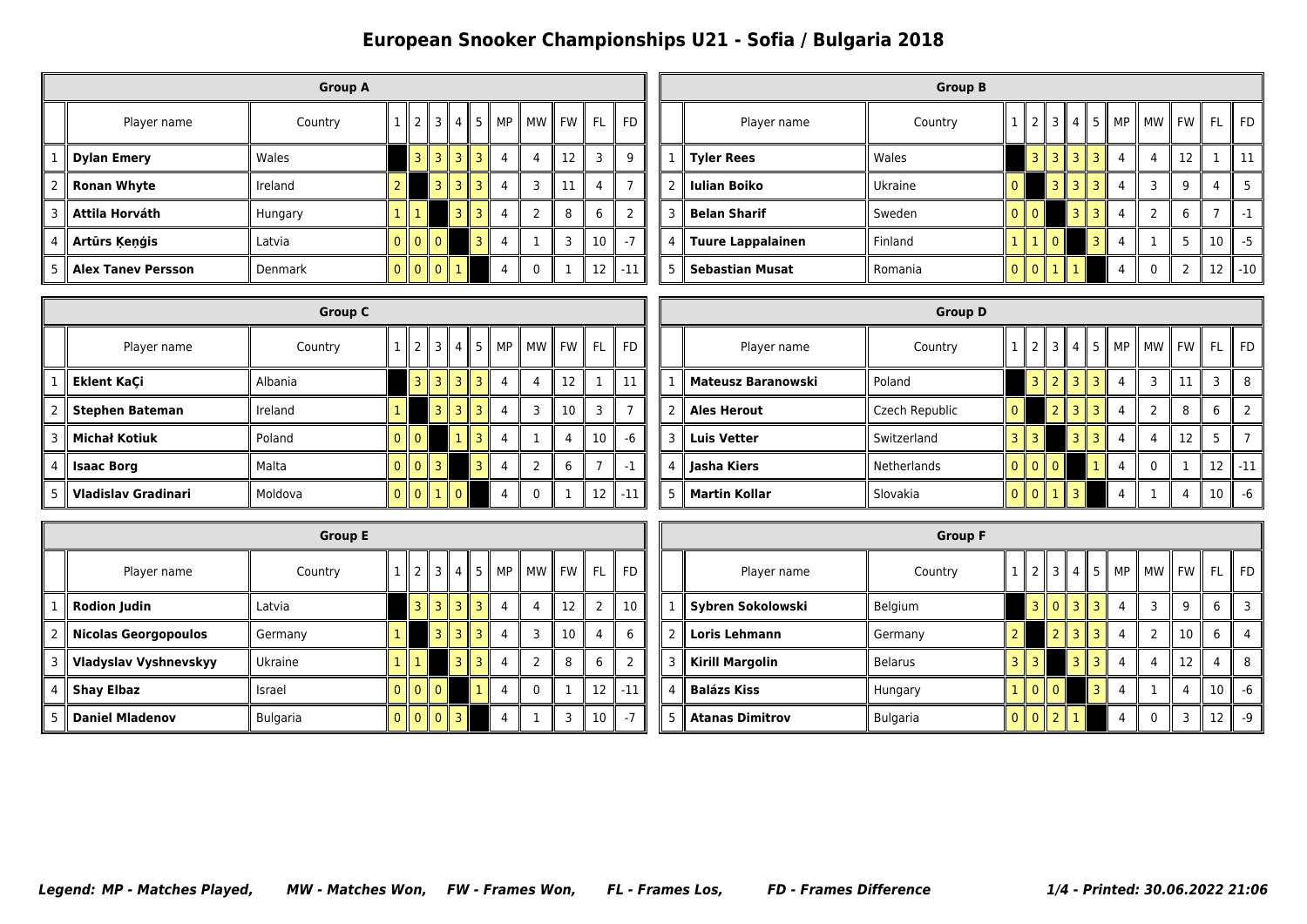|   |                            | <b>Group G</b> |                           |              |                   |   |    |                |           |    |           |
|---|----------------------------|----------------|---------------------------|--------------|-------------------|---|----|----------------|-----------|----|-----------|
|   | Player name                | Country        |                           | $2$   $3$    | $\mathbf{I}$<br>4 | 5 | MP | <b>MW</b>      | <b>FW</b> | FL | <b>FD</b> |
|   | <b>Simon Lichtenberg</b>   | Germany        | R<br>Ш                    | R<br>Ш       | 3 I               | 3 | 4  | 4              | 12        |    | 11        |
|   | <b>Oskar Charlesworth</b>  | Austria        |                           | 3 II         | 3 I               | 3 | 4  | 3              | 9         | 6  | 3         |
| 3 | <b>Wesley Pelgrims</b>     | Belgium        |                           |              | зI                | 3 | 4  | $\overline{2}$ | 8         | 9  | $-1$      |
|   | $\parallel$ Tiago Teixeira | Portugal       | 2<br>$\mathbb{I}$         | $\mathsf{L}$ |                   | 3 | 4  |                |           | 9  | $-2$      |
| 5 | Jan Matejicek              | Czech Republic | $\parallel$ 0 $\parallel$ | Ш            | $\theta$          |   |    | $\mathbf{0}$   |           | 12 | $-11$     |

|   |                      | <b>Group H</b>  |          |                |                             |                                 |                |   |                                       |    |     |      |
|---|----------------------|-----------------|----------|----------------|-----------------------------|---------------------------------|----------------|---|---------------------------------------|----|-----|------|
|   | Player name          | Country         |          | 2              |                             |                                 |                |   | $\ 3\ 4\ 5\ $ MP $\ $ MW $\ $ FW $\ $ |    | -FL | FD   |
|   | <b>Sean Maddocks</b> | England         |          |                |                             | I 3 I 3 I 3 I                   |                | 4 | 3                                     | 10 | 6   |      |
| 2 | Jesse Schelfhaut     | Belgium         | 3        |                |                             | $3 \parallel 3$<br>$\mathbf{I}$ | 3              | 4 | 4                                     | 12 | 6   | 6    |
| 3 | ∥ Teodor Chomovski   | <b>Bulgaria</b> |          |                |                             | 3 II                            | $\Omega$       | 4 |                                       | 6  |     | -5   |
| 4 | <b>Liam Graham</b>   | Scotland        |          | $\parallel$ 2  | $\mathsf{I}$                |                                 | $\overline{2}$ | 4 | $\Omega$                              |    | 12  | $-5$ |
| 5 | <b>Mario Bodlos</b>  | Austria         | $\Omega$ | $\mathsf{I}$ 2 | $\parallel$ 3 $\parallel$ 3 |                                 |                | 4 | 2                                     | 8  | 8   |      |

|                         | Group J  |                |           |                 |                |                |                   |                |   |                 |                      |  |                          | <b>Group K</b>   |  |                |                     |            |                |             |                                                   |          |                |
|-------------------------|----------|----------------|-----------|-----------------|----------------|----------------|-------------------|----------------|---|-----------------|----------------------|--|--------------------------|------------------|--|----------------|---------------------|------------|----------------|-------------|---------------------------------------------------|----------|----------------|
| Player name             | Country  |                |           |                 |                |                | 3    4    5    MP |                |   |                 | MW    FW    FL    FD |  | Player name              | Country          |  |                |                     |            |                |             | $1$   2   3   4   5    MP    MW    FW    FL    FD |          |                |
| <b>Brandon Sargeant</b> | England  |                | 3 II      | 3 <sup>1</sup>  | $\mathbf{3}$   | $\mathbf{3}$   |                   | 12             |   | 3               |                      |  | <b>Eamon Ferris</b>      | Northern Ireland |  |                |                     |            | 0              | $\Omega$    | $\Omega$                                          |          | $\overline{0}$ |
| Florian Nüßle           | Austria  |                |           | $\overline{3}$  | 3 II           | 3 <sub>1</sub> |                   | 11             |   |                 |                      |  | Julien Leclercq          | Belgium          |  |                |                     | $3$ 3 $3$  | $\overline{3}$ | 3           | 9                                                 |          |                |
| Maciej Kusak            | Poland   |                | $0$   $0$ |                 | 3 <sub>1</sub> | 3              |                   |                | 6 | 8               | $-2$                 |  | <b>Eelis Lappalainen</b> | Finland          |  |                |                     | $1$    $3$ | 3              |             | 4                                                 | ĥ        | - 2            |
| Jere Virtaranta         | Finland  | 1 <sup>1</sup> |           | 2 <sub>1</sub>  |                |                |                   |                |   | 11              | $-4$                 |  | <b>Mikhail Terekhov</b>  | l Russia         |  | 3 <sup>1</sup> |                     | l 3.       | 3              |             |                                                   |          |                |
| <b>Yoan Salambashev</b> | Bulgaria |                |           | $0$   $0$   $0$ | 2 <sub>1</sub> |                |                   | $\overline{2}$ |   | 12 <sup>2</sup> | $-10$                |  | Peter Johan Hammer       | l Denmark        |  |                | $\  0 \  0 \  0 \ $ |            | $\overline{3}$ | $\mathbf 0$ | $\mathbf 0$                                       | $\Omega$ | - 9            |

|               |                       | <b>Group L</b>  |              |                |                        |    |   |           |         |                |           |           |
|---------------|-----------------------|-----------------|--------------|----------------|------------------------|----|---|-----------|---------|----------------|-----------|-----------|
|               | Player name           | Country         | $\mathbf{I}$ |                | $2$   3                | 4  | 5 | <b>MP</b> | MW   FW |                | <b>FL</b> | <b>FD</b> |
|               | Jed Mann              | England         |              |                | 303                    |    | 3 | 4         | 3       | 9              | 5         | 4         |
| $\mathcal{P}$ | Nicolas Mortreux      | France          |              |                | 3                      | 3. | 3 | 4         | 3       | 11             | 6         |           |
| 3             | <b>Daniel Holoyda</b> | Poland          | ٦            |                |                        | 3  | 3 | 4         | 3       | 10             | 4         | 6         |
| 4             | <b>Maxim Ene</b>      | Romania         | $\Omega$     | $\parallel$ 2  | $\mathsf I\mathsf I$ 0 |    | ٩ | 4         | 1       | 5              | 10        | $-5$      |
| 5             | <b>Denis Ivanov</b>   | <b>Bulgaria</b> | 0            | $\mathsf{I}$ 0 | $\mathbb{I}$ 1         |    |   | 4         | 0       | $\overline{2}$ | 12        | $-10$     |

|                |                      | <b>Group M</b>  |          |          |      |                 |   |                |                                          |    |     |           |
|----------------|----------------------|-----------------|----------|----------|------|-----------------|---|----------------|------------------------------------------|----|-----|-----------|
|                | Player name          | Country         |          |          |      |                 |   |                | $\ 2\ 3\ 4\ 5\ $ MP $\ $ MW $\ $ FW $\ $ |    | FL. | <b>FD</b> |
| 1              | $\ $ Lewis Butcher   | Wales           |          | 2 I      | 3 II | $3 \parallel 3$ |   | $\overline{4}$ | 3                                        | 11 |     | 4         |
| $\overline{2}$ | <b>Viktor Iliev</b>  | <b>Bulgaria</b> | 3        |          | 3 II | $3 \parallel 3$ |   | $\overline{4}$ | 4                                        | 12 | 5   |           |
| 3              | Nikita Kolpačenko    | Lithuania       |          | $\Omega$ |      | 3 II            | 3 | 4              | $\overline{\phantom{0}}$                 | 8  | 9   | $-1$      |
| 4              | Kledio KaÇi          | Albania         |          | 1212     |      |                 | 3 | 4              |                                          | 9  | 10  | $-1$      |
| 5              | <b>Martin Forman</b> | Czech Republic  | $\Omega$ | 1111     |      |                 |   | 4              | $\Omega$                                 |    | 12  | $-9$      |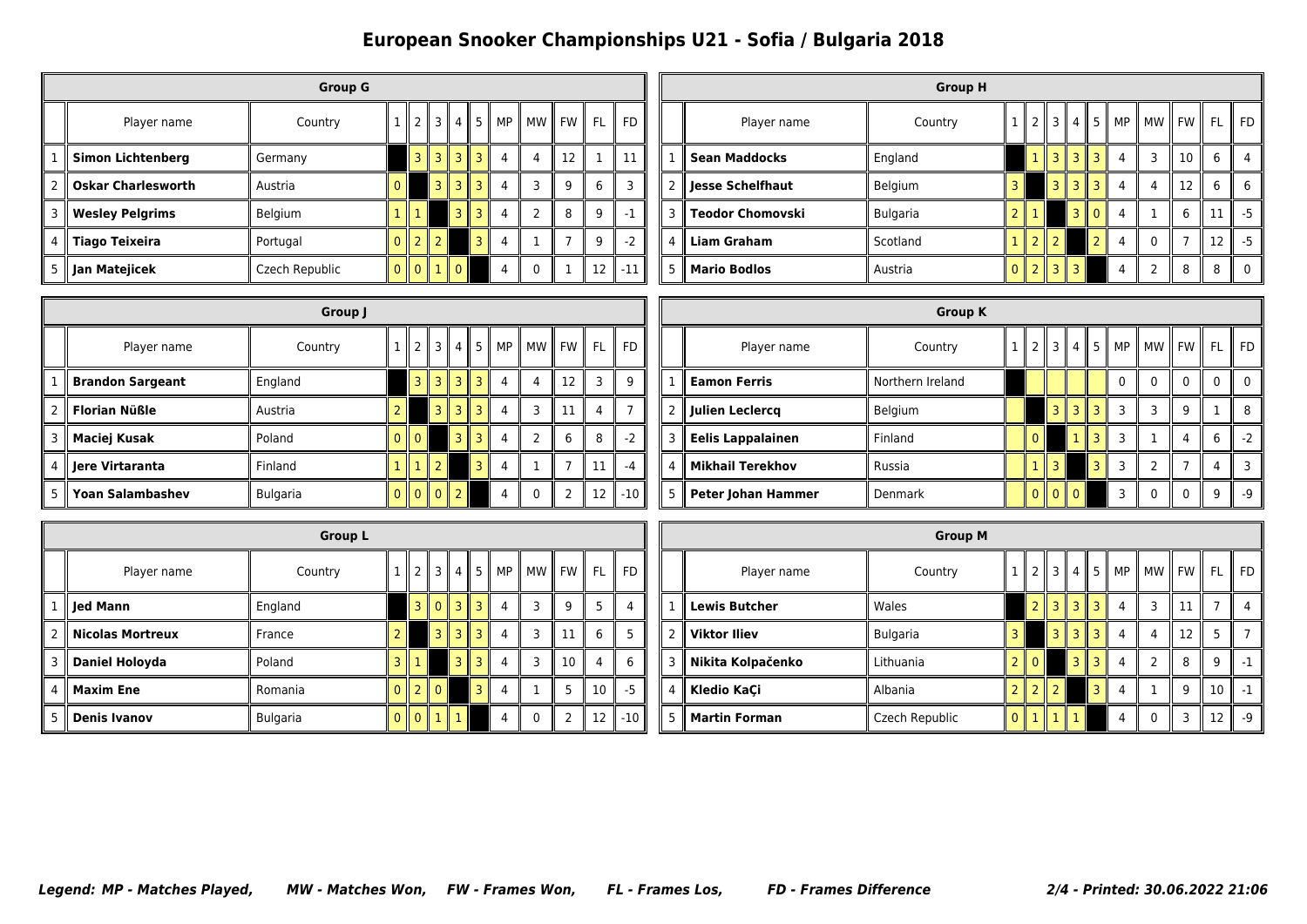|               |                           | <b>Group N</b>   |                 |                 |                   |                   |            |       |      |           |           |
|---------------|---------------------------|------------------|-----------------|-----------------|-------------------|-------------------|------------|-------|------|-----------|-----------|
|               | Player name               | Country          |                 |                 |                   |                   | 2 3 4 5 MP | MW II | FW I | <b>FL</b> | <b>FD</b> |
|               | <b>Patrik Tiihonen</b>    | Finland          | $\overline{1}$  | 3 I             | 3<br>$\mathbf{I}$ | 3                 | 4          | 3     | 10   | 4         | 6         |
| $\mathcal{P}$ | <b>Shea Moore</b>         | Northern Ireland |                 | 3 II            |                   | 3                 | 4          | 3     | 10   | 5         | 5         |
| 3             | <b>Aaron Graham</b>       | Scotland         | $\parallel 0$   |                 | 3                 | $\mathbf{R}$<br>Ш | 4          |       | 6    | 10        | $-4$      |
| 4             | <b>Conor Caniff</b>       | Wales            | $3 \mid 2$<br>Ш |                 |                   | 3                 | 4          |       | 8    |           |           |
| 5             | <b>Kouklous Dimitrios</b> | Belgium          | $\mathbf{1}$    | $2 \parallel 0$ |                   |                   |            |       | 4    | 12        | $-8$      |

|               |                    | <b>Group P</b> |         |               |                 |                |                     |                |                                       |    |           |       |
|---------------|--------------------|----------------|---------|---------------|-----------------|----------------|---------------------|----------------|---------------------------------------|----|-----------|-------|
|               | Player name        | Country        |         | $\parallel$ 2 |                 |                |                     |                | $\ 3\ 4\ 5\ $ MP $\ $ MW $\ $ FW $\ $ |    | <b>FL</b> | FD.   |
|               | <b>Aaron Hill</b>  | Ireland        |         | $\Omega$      | 3  3  3         |                |                     | 4              | ٩                                     | q  | 5         |       |
| $\mathcal{P}$ | ∣ Ivan Kakovskii   | Russia         | 3       |               | 3 II            | 3              | 3 I<br>$\mathbf{I}$ | $\overline{4}$ | 4                                     | 12 |           | 10    |
| 3             | Kevin Oei          | Netherlands    | $0$   0 |               |                 | 0 <sup>1</sup> | $\mathcal{P}$       | $\overline{4}$ | 0                                     | ำ  | 12        | $-10$ |
| 4             | <b>Matei Rosca</b> | Romania        |         | $1$   2   3   |                 |                | 3 II                | 4              | C                                     | 9  | 6         | ς     |
| 5             | Filips Kalniņš     | Latvia         |         |               | $1$   0   3   0 |                |                     |                |                                       | 4  | 11        | $-7$  |

|               | <b>Group Q</b> |          |  |  |               |                 |                |                                          |  |                |                 |     |           | <b>Group R</b> |                      |          |                |                 |                |        |                |                                  |  |  |  |                            |      |
|---------------|----------------|----------|--|--|---------------|-----------------|----------------|------------------------------------------|--|----------------|-----------------|-----|-----------|----------------|----------------------|----------|----------------|-----------------|----------------|--------|----------------|----------------------------------|--|--|--|----------------------------|------|
|               | Player name    | Country  |  |  |               |                 |                | $\ 2\ 3\ 4\ 5\ $ MP $\ $ MW $\ $ FW $\ $ |  |                |                 | FL. | <b>FD</b> |                | Player name          | Country  |                | 2 <sub>1</sub>  |                | 3    4 |                | - 5 II                           |  |  |  | MP    MW    FW    FL    FD |      |
|               | Tudor Popescu  | Romania  |  |  | $2$   2       |                 | $3 \mid 3$     |                                          |  | $\overline{2}$ | 10 <sup>°</sup> |     |           |                | <b>Anton Kazakov</b> | Ukraine  |                |                 | $0$   $0$      |        | 3 <sup>1</sup> | 3 <sup>1</sup><br>$\overline{4}$ |  |  |  |                            | - 1  |
| $\mathcal{P}$ | Aaron Holland  | Ireland  |  |  |               | 3 <sup>  </sup> | l 3.           |                                          |  | $\overline{3}$ | 10 <sup>1</sup> | 6   | 4         |                | Kobe Vanoppen        | Belgium  | $\overline{3}$ |                 |                | 0      | 3 <sup>1</sup> | 3 <sub>1</sub>                   |  |  |  |                            |      |
|               | Hamim Hussain  | England  |  |  |               |                 | 3 <sub>1</sub> |                                          |  | $\overline{3}$ | 10 <sup>°</sup> | 5 P |           | 3              | <b>Ross Bulman</b>   | Ireland  | 3 <sup>1</sup> |                 | 3 <sub>1</sub> |        | 3 <sup>1</sup> | $\overline{3}$                   |  |  |  | $\mathbf{0}$               | 12   |
|               | David Davidkov | Bulgaria |  |  | $1$    3    0 |                 |                |                                          |  | $\mathcal{D}$  |                 |     | $\Omega$  |                | Mati Goldstein       | Israel   |                |                 |                | 0      | 3              |                                  |  |  |  | 10                         | l -5 |
|               | Albina Leschuk | Belarus  |  |  | 0  0  0  0    |                 |                |                                          |  | $\mathbf 0$    | $\mathbf{0}$    | 12  | $-12$     |                | Peter Zorovski       | Bulgaria |                | $0$   $0$   $0$ |                |        |                |                                  |  |  |  | 12                         | -11  |

|                | <b>Group S</b>       |                 |          |                                         |              |                |      |          |                |       |           |                          |  |  |  |
|----------------|----------------------|-----------------|----------|-----------------------------------------|--------------|----------------|------|----------|----------------|-------|-----------|--------------------------|--|--|--|
|                | Player name          | Country         |          | $\mathbb{I}$                            | $2$   3      | 4 II           |      | $5$   MP | MW             | FW II | <b>FL</b> | II FD                    |  |  |  |
|                | <b>Aleks Hubanov</b> | <b>Bulgaria</b> |          |                                         | $3$   0   3  |                | 3 II | 4        | 3              | 9     | 5         | 4                        |  |  |  |
| $\overline{2}$ | <b>Karol Lelek</b>   | Poland          |          |                                         | $\mathbf{0}$ | $\overline{3}$ | 3    | 4        | $\overline{2}$ | 8     | 6         | $\overline{\phantom{0}}$ |  |  |  |
| 3              | <b>Niel Vincent</b>  | France          |          | 3                                       |              | 31             | 3    | 4        | 4              | 12    |           | 11                       |  |  |  |
| 4              | Bulcsú Révész        | Hungary         | $\Omega$ | $\vert \vert$ 0 $\vert$ 1               |              |                | 3    | 4        | 1              | 4     | 9         | $-5$                     |  |  |  |
| 5              | Heorhii Petrunko     | Ukraine         | 0        | $\parallel$ 0 $\parallel$ 0 $\parallel$ |              | II O           |      | 4        | $\mathbf{0}$   | 0     | 12        | $-12$                    |  |  |  |

|      | <b>Group T</b>      |                  |   |                |                |                 |   |                |              |           |           |           |  |  |
|------|---------------------|------------------|---|----------------|----------------|-----------------|---|----------------|--------------|-----------|-----------|-----------|--|--|
|      | Player name         | Country          |   |                | 3    4    5    |                 |   | MP             | MW           | <b>FW</b> | <b>FL</b> | <b>FD</b> |  |  |
| 1 I  | Jan Jelenić         | Croatia          |   | 2 <sup>1</sup> |                | $3$   $3$   $3$ |   | 4              | 3            | 11        | 6         | 5         |  |  |
| 2 II | <b>Conor Morgan</b> | Northern Ireland | З |                | $\overline{0}$ | $3 \parallel 3$ |   | $\overline{4}$ | ٦            | 9         |           |           |  |  |
| 3 II | <b>Jackson Page</b> | Wales            |   | 3              |                | 3 II            | R | $\overline{4}$ | 3            | 10        | 4         | 6         |  |  |
| 4 I  | Jan Laushman        | <b>Bulgaria</b>  | 0 | ll 1           |                |                 | 3 | 4              |              | 5         | 9         | -4        |  |  |
| 5    | <b>Omer Rabi</b>    | Israel           |   | 1  0  0        |                |                 |   | 4              | $\mathbf{0}$ | 3         | 12        | $-9$      |  |  |